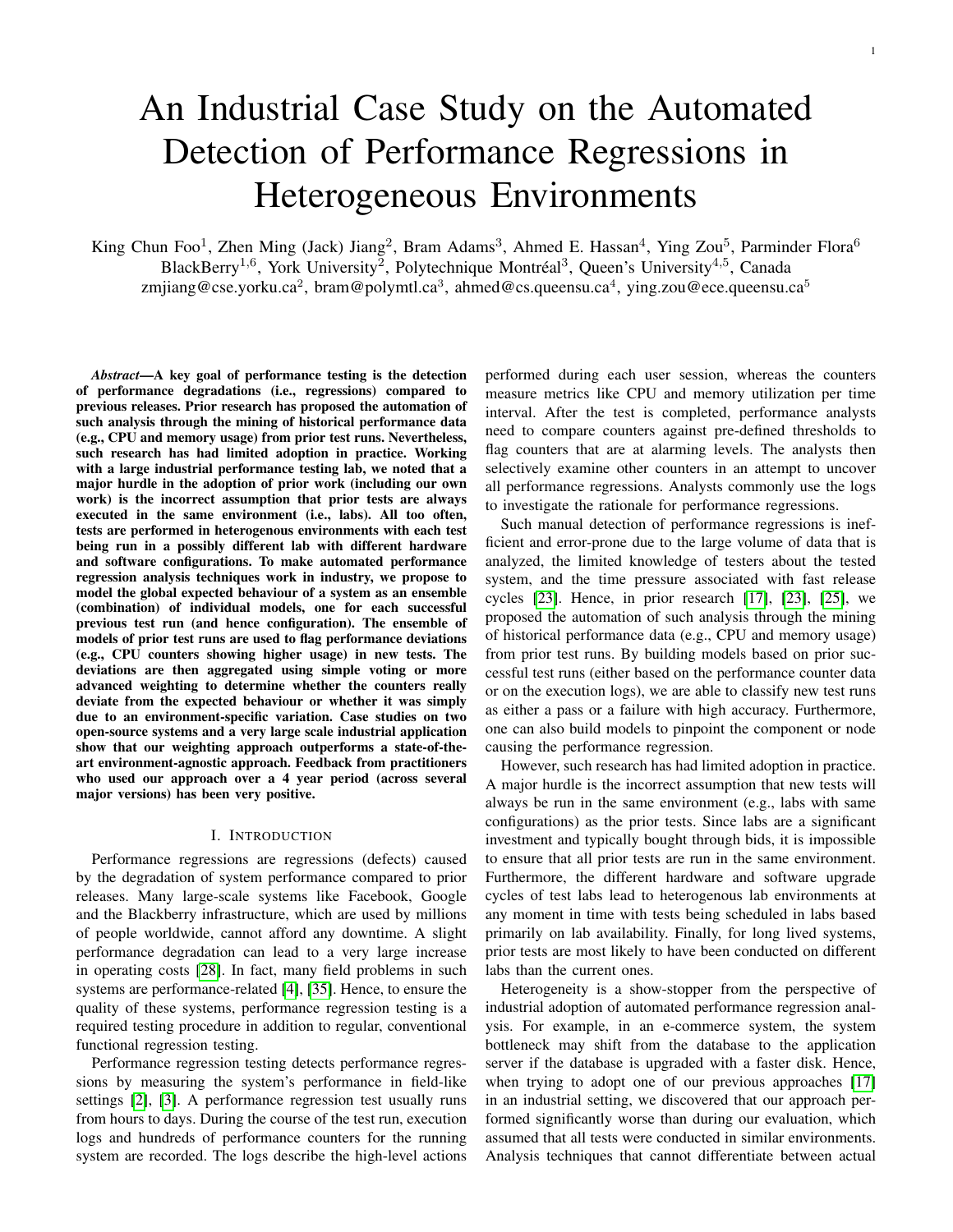performance regressions and performance differences caused by different environments will lead to incorrect conclusions being drawn about the quality of a system.

In this paper, we make automated performance regression analysis work in practice by building ensembles (i.e., groups) of models, with each model deriving performance rules from a specific prior test (and, hence, configuration). For example, one model might produce a rule for a specific version that indicates that low CPU utilization and high database transaction counts are associated with high throughput, whereas another model for a different version indicates that high database transactions by itself is associated with high throughput. By combining all models (and their associated rules), then trying to assign more weights to those models that were run in the environment most similar to the new test run, we aim to make the detection of performance regressions resilient to heterogenous environments. The contributions of this paper are as follows:

- We use ensemble learning techniques to detect performance regressions in heterogeneous environments.
- We empirically validate our ensemble-based techniques on two major open source and one large enterprise system. We provide the data used in our open source studies online to encourage other researchers to replicate our studies [\[32\]](#page-9-8).
- We show that ensemble techniques achieve higher precision and recall than our state-of-the-art environmentagnostic approach.

## II. CURRENT PRACTICE AND RESEARCH

**State of Practice.** Today, organizations rely on manual (timeconsuming and error-prone) approaches for analyzing performance regression tests. Once a performance regression test is completed, performance analysts use domain knowledge and the results of prior test runs to manually look for large deviations of counter values (e.g., higher CPU utilization). If the analysts conclude that the observed deviations represent performance regressions, a defect report is filed.

Organizations currently maintain different lab environments to execute performance tests in parallel. These labs may contain varying hardware configurations, such as different CPUs and disks, and software configurations, such as different operating system architectures (e.g., 32-bit and 64-bit) and database versions. This heterogeneity is partly because of inconsistent upgrade cycles, but mostly in order to simulate the heterogeneous environments in which the system will be deployed. Since performance tests executed with different configurations may exhibit different performance behaviour, not being able to distinguish performance differences caused by heterogeneous configurations from those caused by performance regressions, will cause many false alarms, either delaying software release by several weeks or (in the worst case) reducing the confidence practitioners have in the performance testing process.

Today, CPU centric-benchmarks (e.g., SPEC and RPE2 [\[33\]](#page-9-9)) are often used to map and compare CPU utilizations between different configurations. However, such an approach provides no support for practitioners to understand the rationale for such regressions and cannot be used to compare other performance counters than CPU (e.g., I/O, threading and memory-related performance counters). Such counters are often more important for enterprise applications than CPU utilization, which is more relevant for high-performance computing applications.

State of Research. Unlike functional regression testing, which has been studied extensively [\[5\]](#page-9-10), [\[18\]](#page-9-11), [\[30\]](#page-9-12), performance regression testing has received very little research interest due to the lack of infrastructure and availability of data. Existing research can be divided into two classes depending on whether the approaches analyze execution logs or performance counters. We limit our discussion to performance counters and refer to our previous work [\[34\]](#page-9-13) for a discussion of related works on execution logs. Approaches for analyzing or monitoring performance counters can be categorized as either supervised or unsupervised, depending on whether or not the performance counter data is labeled with the test outcome.

*Supervised Approaches:* Cohen et al. apply supervised machine learning techniques to train classifiers on performance data that is labeled with violations of Service Level Objectives (SLO), as defined by stakeholders in the system's requirements [\[13\]](#page-9-14), [\[14\]](#page-9-15). Bodík et al. improve Cohen's work by using logistic regression [\[8\]](#page-9-16), whereas Zhang et al. extend Cohen's work to maintain an ensemble of classifiers [\[37\]](#page-9-17). When an SLO violation is detected, the most relevant classifier is selected from the ensemble to report the counters that correlate with the particular SLO violation. In [\[26\]](#page-9-18), Malik et al. presented a wrapper-based supervised approach, which detects performance problems.

These supervised techniques require counters to explicitly exceed certain thresholds (e.g., SLOs). In practice, mapping threshold values to a concrete set of counters is not straightforward. Furthermore, threshold violations represent the worst case scenarios of performance regression. By the time such violations surface, the actual cause of the violations is hard to track back, significantly delaying the next software release.

*Unsupervised Approaches:* Jiang et al. use pair-wise correlations to detect performance problems [\[21\]](#page-9-19). Yilmaz et al. use experimental design techniques to minimize the number of configurations that a system needs to be tested on [\[36\]](#page-9-20). Malik et al. use Principal Component Analysis to recover correlations among performance counters in order to identify the subsystems causing performance deviations in a new performance test run [\[25\]](#page-9-7). Similarly, Jiang et al. identify correlating counters with Normalized Mutual Information [\[22\]](#page-9-21). Bulej et al. cluster the response time counters with the k-means clustering algorithm such that the performance between two test runs is detected by comparing their clusters [\[12\]](#page-9-22). Breitgand et al. use statistical modeling to flag performance problems (by flagging when counters exceed manually set thresholds), however their approach does not provide support to investigate the rationale for such problems [\[10\]](#page-9-23). In [\[17\]](#page-9-6), we presented an approach that uses association rule mining to automatically flag counters that expose symptoms of performance regressions.

The above studies use some type of supervised or unsupervised model to automatically detect fine-grained performance degradations in large test data sets. However, they all assume that tests are run on the same hardware and software environ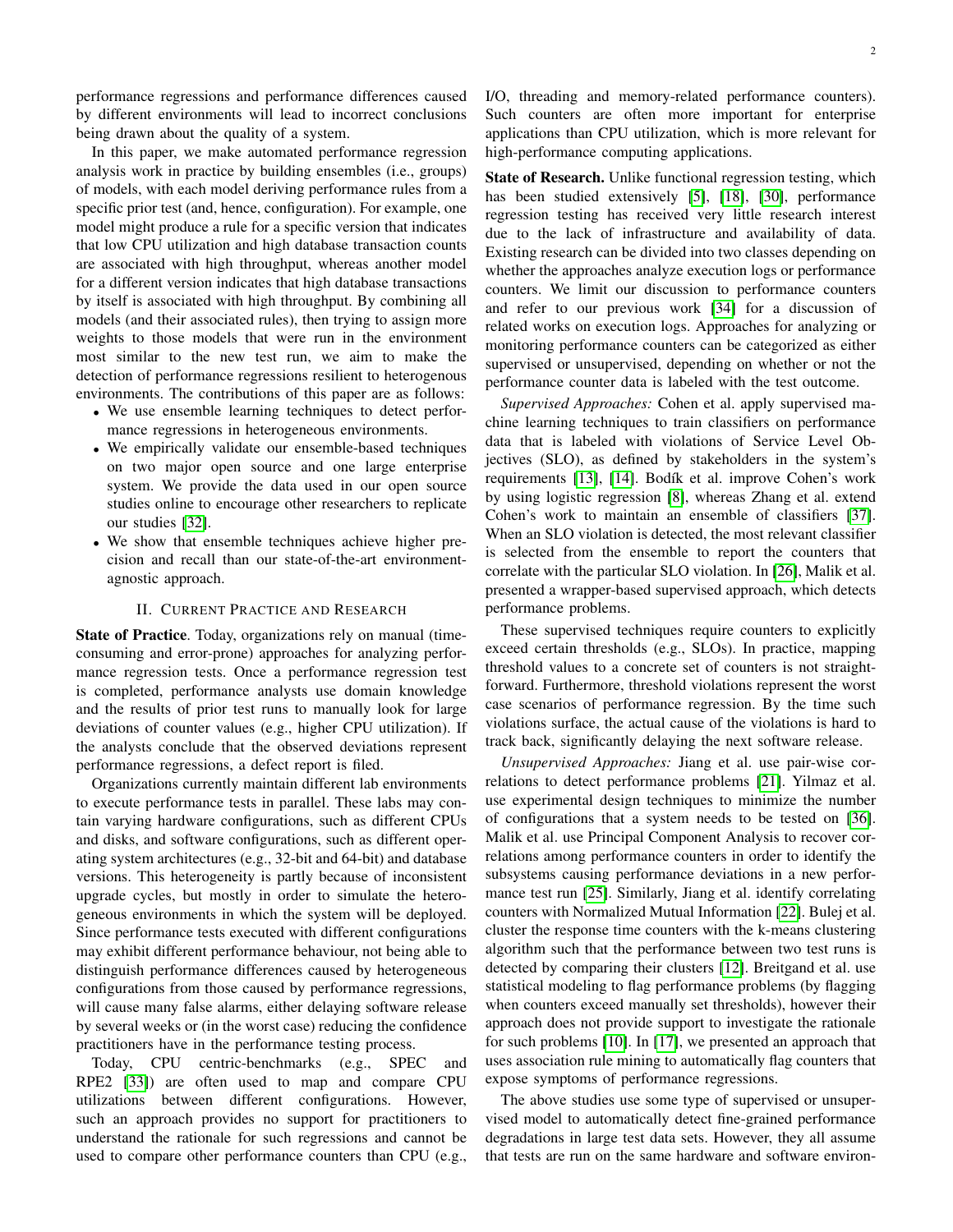ments. A single model derived from prior test runs, conducted with multiple environment configurations, will only be able to capture the correlations that are strong enough to persist across all test runs, and ignore other, weaker, but possibly important correlations. The inability to identify which prior test runs are the most related to a new run risks producing incorrect conclusions about the performance of the system under test.

We explore ensemble-based techniques as a way to deal with heterogeneous environments. We enhance our state-ofthe-art association rule mining approach [\[17\]](#page-9-6) with ensemble based techniques and compare the performance of the resulting model to that of the original model on two major open source systems and one large enterprise system. The next section discusses the intuition and overview of our techniques, whereas [Section IV](#page-4-0) presents our case study results.

# III. OUR APPROACH

Ensemble-based models consist of multiple individual classification models. To classify a new instance, the classifications of all the sub-models are combined through voting (bagging [\[9\]](#page-9-24)) or more elaborate composition (stacking [\[16\]](#page-9-25)). The key insight here is that each individual model specializes in one particular area, with the global ensemble model taking into account the decision of all areas.

In the context of performance regression, the ensemble model for a particular release consists of individual models, one for each passed prior test run. Such models summarize for a given test run, and hence for its particular test environment, the major patterns of performance counter values. When a new test run's performance counters are available, they are matched to the patterns in the individual models to determine deviations between the new test run and the prior test runs. The final decision about whether the new test run has passed or failed then needs to aggregate (in decreasing order of importance) deviations with prior tests having a test environment: identical/similar/different from the new test run.

A naive bagging approach would blindly pick the counters deviating in the majority of the individual models, without distinguishing explicitly between the three groups of models. If, coincidentally, the majority consists of models from groups 1 and 2, the approach will work well. If group 3 dominates, the ensemble model will likely yield the wrong result, unless the new test run violates common behaviour across all test runs. To make the analysis more clever, we also experimented with a stacking approach that gives models of groups 1 and 2 a higher weight than those in group 3. Hence, if a new test run deviates from prior runs with an identical or similar test environment, those deviations will more likely determine the fate of the new test run.

To evaluate the performance of these two ensemble techniques, we integrated them into the state-of-the-art approach for performance regression analysis that we proposed before [\[17\]](#page-9-6). Our resulting ensemble approach has 5 phases, as shown in [Figure 1.](#page-3-0) We now discuss each phase of our approach through a running example with four prior tests  $T_1$ ,  $T_2$ ,  $T_3$ ,  $T_4$  and one new test,  $T_5$ .

*Phase 1 – Counter Normalization.* First, we must eliminate irregularities in the collected performance data. Irregulari-

<span id="page-2-0"></span>

<span id="page-2-1"></span>TABLE I: Counters flagged in  $T<sub>5</sub>$  by multiple rule sets.

| Models  | Counters of $T_5$ flagged as violation |  |
|---------|----------------------------------------|--|
| $R_1$   | CPU utilization, throughput            |  |
| $R_2$   | Memory utilization, throughput         |  |
| $R_3$   | Memory utilization, throughput         |  |
| $R_{4}$ | # Database transactions/s              |  |
|         |                                        |  |

ties can come from the following sources: (1) *Clock Skew:* Counters captured by different machines tend to have slightly different timestamps due to the large number of machines. (2) *Delay:* There may be a delay in the start or end of counter collection between the machines.

To overcome these irregularities, we extract the portion of counter data that corresponds to the expected duration of a test. Then, we divide the time into equal intervals (e.g., every five seconds). Each interval is represented by a vector containing the medians of all counters in that interval. The size of the interval can be adjusted by the analysts depending on how often the counters are captured. Less interesting execution phases could be aggregated into longer intervals.

*Phase 2 – Counter Discretization.* Our association mining technique (see phase 3) requires categorical data. Therefore, we must discretize the continuous performance counters. We choose to use the Equal Width interval binning (EW) algorithm for our discretization task, because it is relatively easy to implement and performs well in conjunction with machine learning techniques [\[15\]](#page-9-26). The EW algorithm first sorts the observed values of a counter, then divides the value range into k equally sized bins. Each counter value is discretized to the bin to which it belongs. Note that EW typically does not lead to uniformly distributed bins.

The width of each bin and the number of bins are determined by *bin* width =  $\frac{x_{max}-x_{min}}{k}$ , where  $k = max(1, 2 \times$  $log(u)$  and u is the number of unique values of a counter. To determine the bin width, we apply the EW algorithm on all values of a particular counter observed in the entire performance testing repository. For example, the tests in the training set  $T_1$ ,  $T_2$ ,  $T_3$ ,  $T_4$  are first combined to form an aggregated dataset  $T_A$  to determine the bin boundaries.

*Phase 3 – Association Rule Derivation and Violation Detection.* We apply association rule mining to extract a set of association rules for each historical test run in the training set. Each rule set is a model describing the performance behaviour of a prior test. An association rule consists of a premise and a consequent. The rule states that if the premise holds in a new test run, then the consequent will also hold with high probability. [Figure 2](#page-2-0) shows an example of an association rule that states "if both the arrival rate and the CPU utilization are observed to be at the medium level, throughput should also be at the medium level."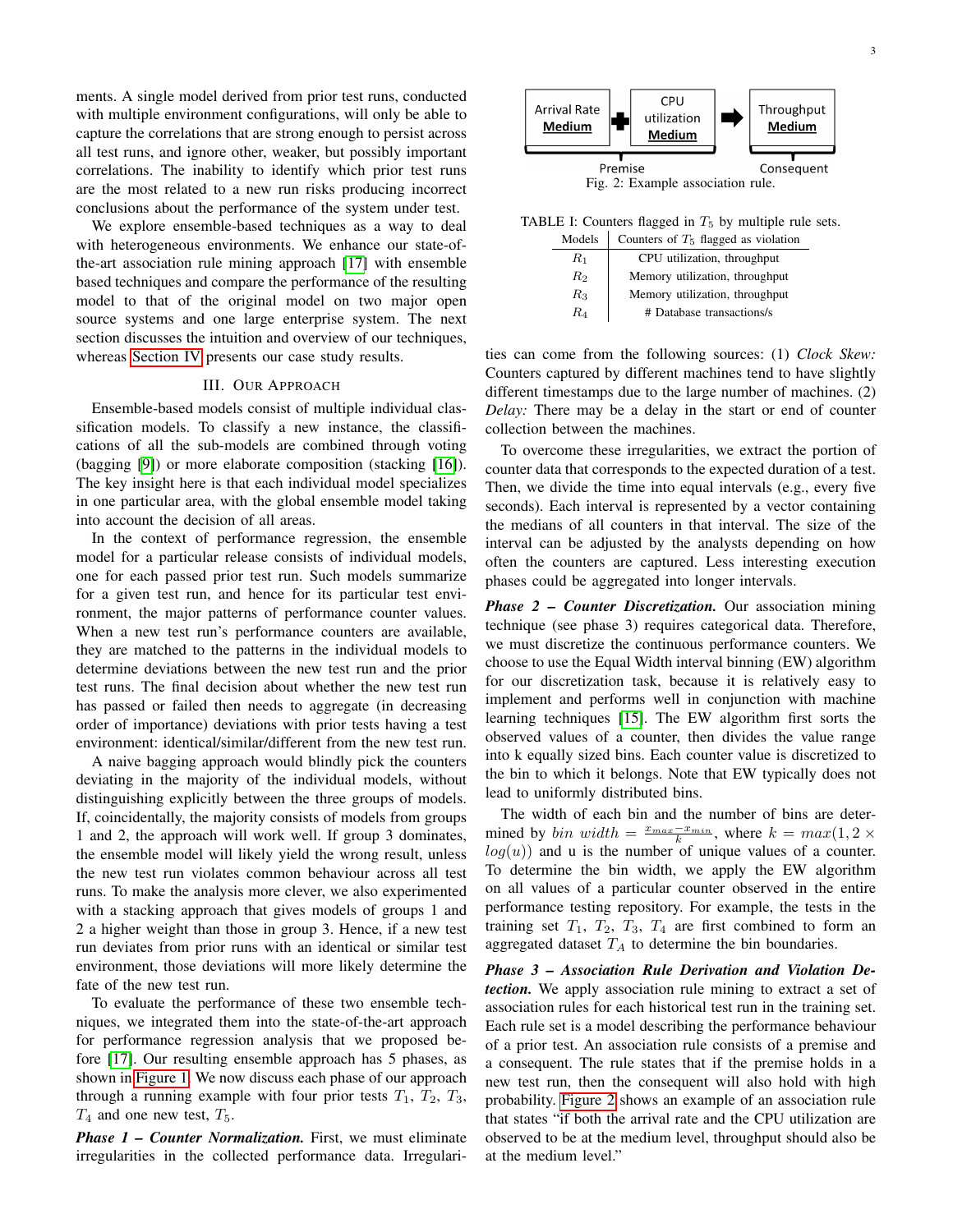<span id="page-3-0"></span>

Fig. 1: Overview of our ensemble-based approach.

The probability with which an association rule holds can be characterized by its support and confidence measures. *Support* measures the ratio of times the rule holds, i.e., the counters in the premise and consequent are observed together with the specified values. Low support means that the association rule may have been found simply due to chance. *Confidence* measures the probability that the rule's premise leads to the consequent, i.e., how often the consequent holds when the premise does. For example, if the rule in [Figure 2](#page-2-0) has a confidence value close to 1, it means that when arrival rate and CPU utilization are both medium, one will almost always observe medium throughput.

To improve the quality of the association rule set, candidate rules that do not reach the minimum support (0.3) and confidence (0.9) thresholds are pruned. These values are the default values defined in the data mining package that we use [\[11\]](#page-9-27) (yielding good results in our case studies). Lower thresholds will accept more rules, making it harder for new test runs to satisfy all the rules (higher chance for detecting deviations). Higher thresholds yield less rules and make the rule set easier to match with. Different projects can experiment with different thresholds for optimal results.

We use the confidence of a rule on a new test run's counter values as an indicator of performance regressions. For example, in [Figure 2](#page-2-0) a drop in confidence from 0.9 to 0.2 on the new test run's data would indicate that medium arrival rate and CPU utilization no longer associate with medium throughput in most of the cases. As a result, the throughput counter should be investigated. We measure such confidence changes using the cosine distance between two test runs:  $\Delta_{confidence} = 1 - cosine\_distance(\vec{V}_{history}, \vec{V}_{new}),$ where  $\vec{V}_{history} = (Conf_{history}, 1 - Conf_{history}), \vec{V}_{new} =$  $(Conf_{new}, 1 - Conf_{new})$ , where  $\vec{V}_{history}$  and  $\vec{V}_{new}$  are the vector form of the confidence values  $Conf_{history}$  and  $Conf_{new}$  in the historical dataset and the new test run, respectively. Since cosine distance measures the angle between two vectors, we had to convert the scalar confidence values into vector form.

The confidence change values  $\Delta_{confidence}$  range between 0 and 1. A value of 1 means that the confidence of a rule is completely different in the new test run, i.e., the premise holds, but the consequent does not. If the confidence change  $\Delta_{confidence}$  for a rule is higher than a specified threshold, we can conclude that the behaviour described by the rule has changed significantly in the new test run. The counters appearing in the rule's consequent can then be flagged as

<span id="page-3-1"></span>TABLE II: # of models  $R_1$  to  $R_4$  that flagged each counter. Inters flagged as violation  $\parallel$  # of times flagged

| Counters hagged as violation   | $\pi$ of the s if |
|--------------------------------|-------------------|
| Throughput                     |                   |
| Memory utilization             |                   |
| CPU utilization                |                   |
| Database transactions / second |                   |

TABLE III: Test configurations for stacking.

<span id="page-3-2"></span>

|                  | Performance Test Repository | New Test      |               |
|------------------|-----------------------------|---------------|---------------|
|                  | $T_{1}$                     | Тэ            | Τ5            |
| <b>CPU</b>       | 2 GHz 2 cores               | 2 GHz 2 cores | 2 GHz 2 cores |
| Memory           | $2$ GB                      | 1 GB          | 2 GB          |
| Database Version |                             |               |               |
| Architecture     | 32 bit                      | $64$ bit      | $64$ bit      |

a regression. The threshold for confidence change again is customizable by the performance analyst to control the number of flagged counters, based on the available analysis time.

Each model contains performance characteristics that are common across prior test runs as well as behaviours that are specific to the test run and environment used as training data. [Table I](#page-2-1) shows an example of counters flagged in  $T_5$  as performance regressions by models  $R_1$  to  $R_4$ . Counters that are flagged by only a few models may be due to differences in environments or other specifics of a particular test run.

*Phase 4 – Combining Violations with Ensemble Algorithms.* We now combine the counters flagged by each individual model in Phase 3 using one of the following two ensemble methods: bagging and stacking. We briefly review these algorithms and present our application of them.

*Bagging* is one of the earliest and simplest ensemble-based algorithms [\[9\]](#page-9-24), yet in some cases it has been shown to outperform more complex approaches [\[6\]](#page-9-28), [\[31\]](#page-9-29). In bagging, the prediction of each model is combined by a simple majority vote to form the final prediction. Hence, in order for a performance counter to be flagged in our performance report, we require the counter to be flagged by at least half of the models. For example, [Table II](#page-3-1) shows the number of times a counter is flagged for  $T_5$  by the 4 models  $(R_1, R_2, R_3, R_4)$ in [Table I.](#page-2-1) Bagging will report both throughput and memory utilization as performance regressions as they are flagged by at least 2 models.

*Stacking* is a more general ensemble technique that can use any selection process to form a final set of predictions. A simple and effective way to combine the results of individual rule sets is to create a Breiman's stacked regression [\[13\]](#page-9-14), which uses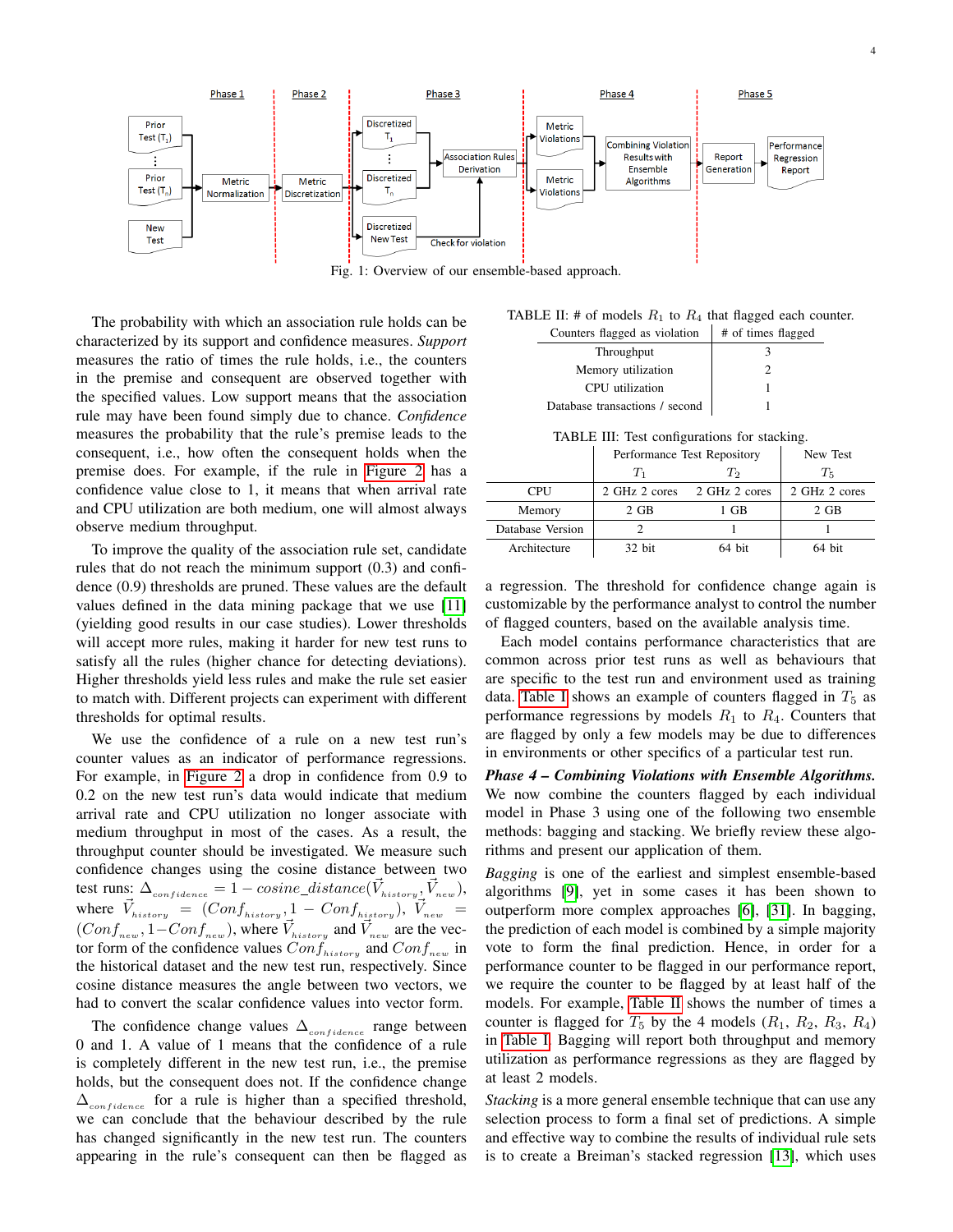a linear stacking function s of the form:  $s(\vec{x}) = \sum_i w_i R_i(\vec{x})$ , where  $w_i \in [0, 1]$  represents the weight of the violations reported by rule set  $R_i$  (generated from the  $i^{th}$  test run in the repository), and  $\vec{x}$  represents the vector of performance counter values of the new test run.  $R_i(\vec{x})$  yields a violation vector of 1s and 0s, where a 1 corresponds to a particular counter showing a performance regression in the new test run based on  $R_i$ . Hence,  $s(\vec{x})$  basically is a weighted count of the number of times each counter is flagged across all prior test runs. Bagging would consider all weights  $w_i$  to be 1.

Although performance analysts may specify custom weights best suited for their test repositories, we define the weight of each  $R_i$  model based on the similarity between the environments used for the earlier test runs and the new test run. A prior test run with a very similar environment to the new test run should receive a larger weight. To compare the environments between two test runs, we generate a similarity vector of 1s and 0s to indicate if two test runs share common components in their environment. Which components exactly constitute the environment depends on the concrete software system or deployment, and the degree of detail in which the environment is specified can be chosen as well.

Since it is difficult to determine the relations between the system performance and individual components of the environment, we prefer a simple binary approach to compare environment configurations. For example, [Table III](#page-3-2) shows three environments for  $T_1$ ,  $T_2$ , and  $T_5$  (the components shown here are just examples). The similarity vectors for the  $(T_1,$  $T_5$ ) pair would be (1, 1, 1, 0), because both  $T_1$  and  $T_5$  share the same versions of CPU, memory and database, and differ only in the operating system version. Likewise, for the  $(T_2, T_5)$ pair, the vector would be  $(1, 0, 0, 1)$ . More elaborate similarity vectors could be used to better differentiate between critical and trivial differences in environments, for example tripling the total amount of memory versus adding a small hard disk.

To measure the degree of similarity between the new and a past test run, we use the cartesian length of the similarity past test run, we use the cartesian length of the similarity vector  $(\sqrt{N}$  with N the number of 1s in the vector). For example, the lengths of  $(T_1, T_5)$  and  $(T_2, T_5)$  equal 1.7 and 1.4 respectively. The longer the length of a similarity vector, the higher the similarity between prior and new test runs. We can then calculate the weights as  $w_i = \frac{l_i}{\sum_i n_i}$  $\frac{i}{j}$ , with  $l_j$  the length of the similarity vector of the j-th model. As such, all weights sum up to 1. For example, the weight  $w_1$ , for  $T_1$  is calculated as follows:  $w_1 = \frac{[(T_1, T_5)]}{[(T_1, T_5)] + [(T_2, T_5)]} = \frac{1.7}{1.7 + 1.4} = 0.55.$ 

The weight  $w_i$  essentially is a value that describes the relative importance of a model for analyzing a specific, new test run, with the idea that tests having identical or similar environments as the new test run have the largest weights (hence weights need to be re-calculated for each new test run). As such, the weights can be used to produce the set of counters that most commonly violate the expected behaviour from prior test runs. Since the  $w_i$  sum up to 1 and the  $R_i(x_i)$ are either 0 or 1, each element of the  $s(\vec{x})$  vector will have a value between 0 and 1. Performance counters with  $s(\vec{x})$  values greater than 0.5 will be included in the resulting set of counters

<span id="page-4-1"></span>

Fig. 3: An example of our performance regression report.

as performance regressions, since they are reported by most of the highly weighted models.

*Phase 5 – Report Generation.* To help performance analysts diagnose performance problems, our approach generates a report like [Figure 3.](#page-4-1) The reports contain important information for developers, such as a list of problematic counters, correlated counters [\(Figure 3,](#page-4-1) top), as well as an overview of the periods in which the performance regressions occur [\(Figure 3,](#page-4-1) bottom). Time intervals coloured in purple indicate periods during which metrics are part of a violated rule. Performance analysts can further investigate the periods in which the performance regressions are detected [\(Figure 3,](#page-4-1) bottom) by clicking on the "Graph" column.

To generate the report, the flagged counters are first ranked by either the number of models flagging the counters (bagging) or the aggregated weights  $s(\vec{x})$  (stacking). If two counters are ranked the same, they will be further sorted by the level of severity as defined in

$$
Severity = \frac{\# \ time \ intervals \ with \ flagged \ counter}{total \ # \ time \ intervals}
$$

Severity represents the fraction of time intervals (cf. phase 1) that contain the violating counter occurrences in the new test. Severity ranges between 0 and 1. If there are only a few intervals where the counter is observed to be problematic, the severity will be close to 0. On the other hand, if the counters are violated many times, severity will have a value close to 1. Each counter is linked to the list of association rules that the counter violates [\(Figure 3\)](#page-4-1). The rules help the analysts in investigating the performance regressions.

# IV. CASE STUDY

<span id="page-4-0"></span>We conducted a series of case studies on two major open source e-commerce applications (Dell DVD Store and JPet-Store) and a large enterprise system to compare the two ensemble-based techniques to our state-of-the-art association rule mining model [\[17\]](#page-9-6). The open source case studies serve two purposes: 1) they provide a replication package for others to replicate our work as we cannot publicly release the industrial data, and 2) they enable us to study our approach in a controlled setting with known injected problems, similar to [\[36\]](#page-9-20).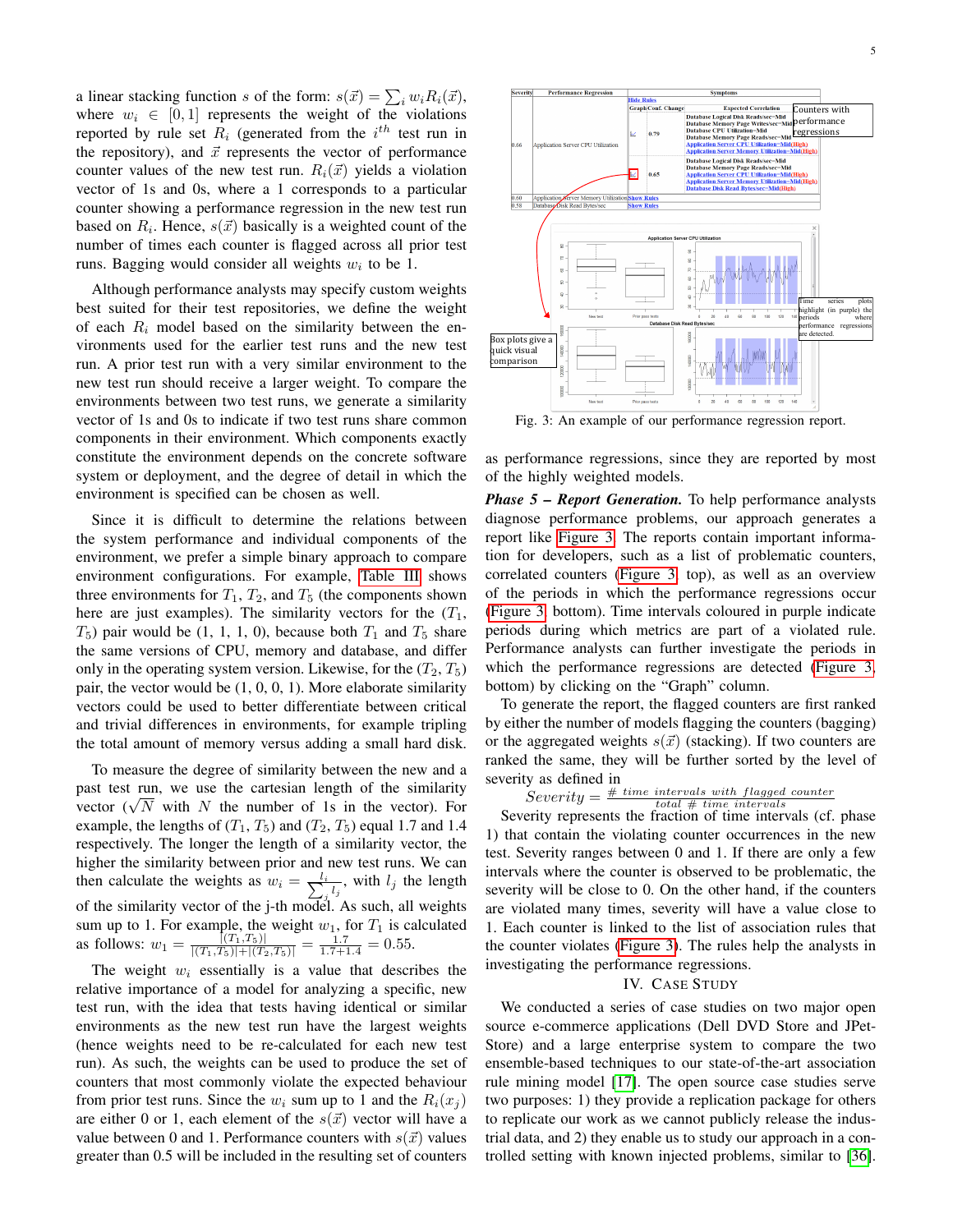In particular, in the Dell DVD Store and JPetStore case studies, we explore whether our ensemble approaches can handle tests with different *hardware* (Dell DVD Store) and *software* (JPetStore) environments, respectively. In our industrial case study, we examine whether our ensemble approaches can detect performance regressions in performance tests conducted both in different hardware *and* software environments, based on a large number of long-running tests.

For the two open source systems, we manually injected faults into our case studies. For this, we followed the popular "Siemens-Programs" approach of seeding bugs [\[20\]](#page-9-30), which are based on common performance problems. Since we know which faults were injected, we can assess our approach using both precision and recall [\[21\]](#page-9-19):

<span id="page-5-1"></span>
$$
Precision = \begin{cases} 1 - \frac{m_{false}}{m_{total}} & \text{if } m_{total} > 0\\ 1 & \text{if } m_{total} = 0 \end{cases}
$$

$$
Recall = \begin{cases} \frac{m_{total} - m_{false}}{m_{expected}} & \text{if } m_{expected} > 0\\ 1 & \text{if } m_{expected} = 0 \end{cases}
$$

where  $m_{false}$  is the number of counters that are incorrectly flagged,  $m_{total}$  is the total number of counters flagged, and  $m_{expected}$  is the number of counters expected to show performance regressions (including counters that are a side-effect of the injected fault). A high precision means that few of the flagged performance regressions are false alarms. A high recall means that our approach can discover most of the performance regressions in a new test.

For the large enterprise system, we use the existing performance counters collected by the company's performance analysts for historical test runs as the input of our approach. We compare the results of our approach against the analysts' reports filed at the time. Since an important motivator of our work is the tendency of analysts to miss problems due to the vast amount of data produced by large industrial systems, we do not blindly use the analysts' reports as the "gold standard" for precision and recall. Instead, we carefully reverified the existing test reports with the analysts, who noted any missed problems. For example, using this process, we found 13 problematic counters in the analysis of the first of three tests. The differences with the original report of the analysts strengthens our claim that current manual analysis practices are not sufficient.

Although we do not know the real number of performance problems in the enterprise system, we calculate the relative recall in terms of the union of true performance regressions identified by the three approaches (original approach and two ensemble versions).

Finally, we use the F-measure to rank the accuracy of the three approaches in all three case studies. The F-measure is the harmonic mean of precision and recall, and outputs a value between 0 and 1. A high F-measure value means that a technique has high precision and high recall. [Table IV](#page-5-0) summarizes the performance of all three approaches in the case studies. Bold entries highlight the best technique for a particular test run.

For each case study, we give a description of the system, methods used for data collection, and analysis of each ap-

<span id="page-5-0"></span>TABLE IV: Precision, Recall and F-measure of the studied approaches. The highest F-measures across the three approaches for a particular case study are shown in bold.

|                 | Single Model              |              | Bagging |          |          | Stacking |          |      |      |      |
|-----------------|---------------------------|--------------|---------|----------|----------|----------|----------|------|------|------|
|                 |                           | P            | R       | F        | P        | R        | F        | P    | R    | F    |
|                 | $D_4$                     | $\mathbf{0}$ |         | $\Omega$ |          |          |          |      |      |      |
| DS <sub>2</sub> | $D_5^{(1)}$               | 1            | 0.57    | 0.73     |          | 0.57     | 0.73     |      | 0.57 | 0.73 |
|                 | (3)<br>$D_5^{\backslash}$ | 1            | 0.14    | 0.25     | 1        | 0.57     | 0.73     | 1    | 0.57 | 0.73 |
| $_{\rm IPS}$    | $J_3$                     | 1            | 0.5     | 0.66     |          | 0.5      | 0.66     |      | 0.5  | 0.66 |
| Enterprise      | $E_1$                     |              | 0.46    | 0.63     | 0.72     |          | 0.84     | 0.85 | 0.85 | 0.92 |
|                 | $E_{2}$                   | 0.86         | 0.4     | 0.55     | 0.75     |          | 0.86     | 0.93 | 0.87 | 0.90 |
|                 | $E_3$                     |              |         | 1        | $\Omega$ |          | $\theta$ |      |      | 1    |
|                 | Avg.                      | 0.84         | 0.58    | 0.55     | 0.78     | 0.81     | 0.69     | 0.97 | 0.77 | 0.85 |

proach. The replication package for the open source systems can be found online [\[32\]](#page-9-8).

#### *A. Dell DVD Store*

The Dell DVD Store (DS2) application [\[16\]](#page-9-25) is an open source implementation of an online movie rental website. DS2 consists of a back-end database component, a web application component and load drivers (simulating user traffic). In this case study, we have chosen to use DS2's JSP distribution with a MySQL database and a Tomcat container.

Data collection: We ran five one-hour performance test runs  $(D_1$  to  $D_5$ ) with the same standard workload. We varied the CPU and memory capacity of the machine that hosts Tomcat and MySQL to simulate different hardware environments. [Table V](#page-6-0) summarizes the hardware setups and expected problematic counters for this case study. Test run  $D_1$  represents a test run in which the hardware is running at its full capacity. In test run  $D_2$ , we throttle the CPU to 50% of the full capacity to emulate a slower machine. In test run  $D_3$ , we reduce the memory from 3.5GB to about 1.5GB. Test runs  $D_1$ ,  $D_2$ , and  $D_3$  will be used as the test repository for the three approaches.

Test run  $D_4$  is a replication of  $D_1$  and is used to show that our approach produces few false positives. In  $D_5$ , we use an injected fault from [\[24\]](#page-9-31) to cause a performance regression. The injected excessive-database-queries bug simulates the "n+1" pattern [\[19\]](#page-9-32). Prior to each case study, we manually derived a list of counters that we expect to exhibit performance regressions because of the injected bug. We use these counters to calculate the recall of our approach.

Analysis of Test Run  $D_4$ : Since  $D_4$  is run without any injected bugs, ideally, no counter should be flagged. We use  $D_4$  as a sanity check for the ensemble techniques.

When using our original approach, 4 counters (database CPU utilization, # database I/O writes/s, # orders/minute and the response time counter) were flagged. Upon investigation, we found that the rules of test run  $D_2$  flagged the first 3 counters: because less processing power was available in  $D_2$ , each request would take longer to complete, resulting in an increased CPU utilization. Also, less requests could be completed, leading to a decrease in # database I/O writes/s and # orders/minute. The violations of the  $D_2$  model seem to indicate that the behaviour of  $D_4$  (and hence  $D_1$ ) differs the most from that of  $D_2$ . Since no actual fault was injected into test run  $D_4$ , we concluded that the four flagged counters were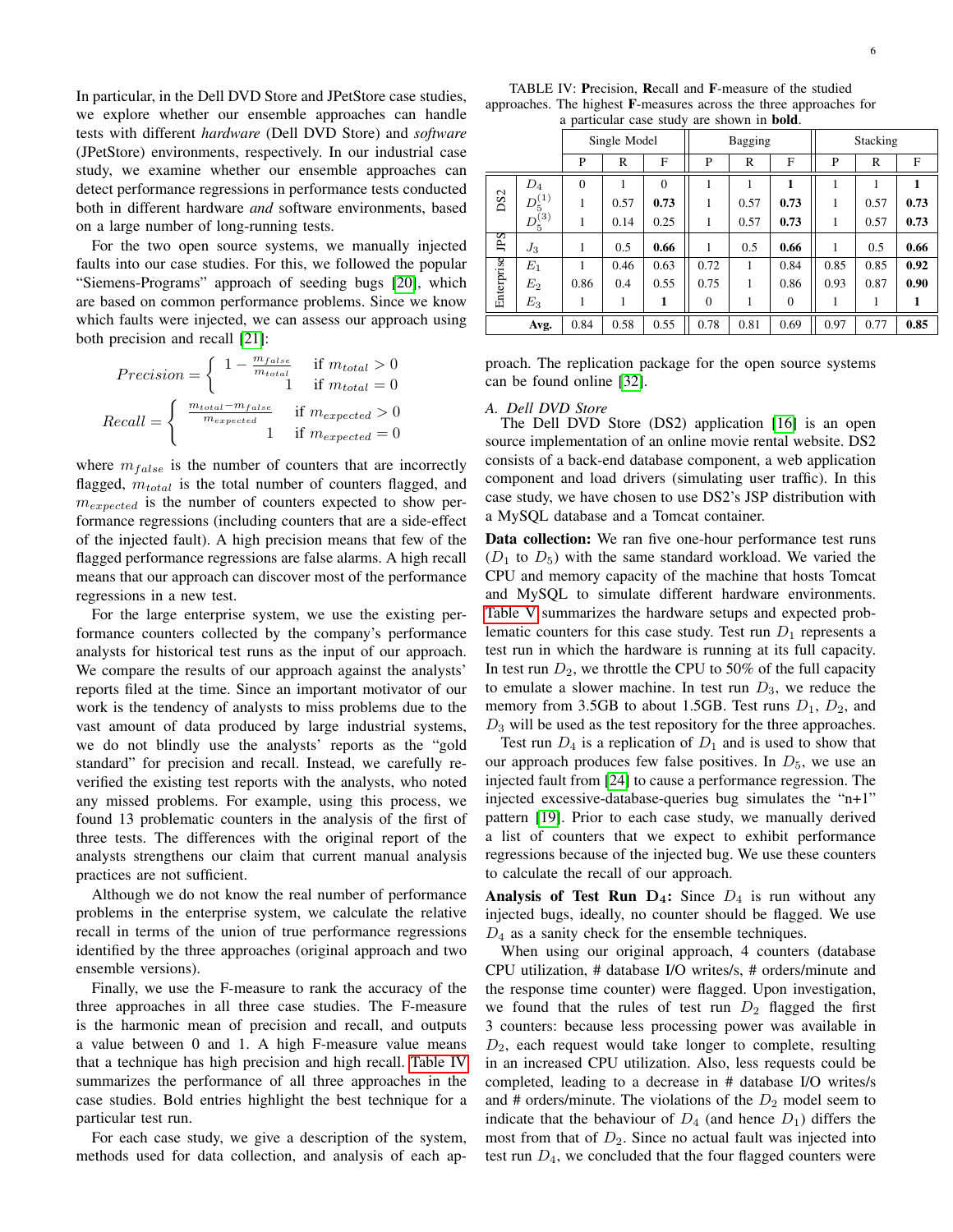TABLE V: Summary of test setup for DS2.

<span id="page-6-0"></span>

| Run   | Hardware Setup                  | <b>Fault Description</b>    | <b>Expected Problematic Metrics</b>                                 |
|-------|---------------------------------|-----------------------------|---------------------------------------------------------------------|
| $D_1$ | $CPU = 100\%$ , Memory = 3.5 GB | No fault                    | No problem should be observed.                                      |
| $D_2$ | $CPU = 50\%$ , Memory = 3.5 GB  | No fault                    | No problem should be observed.                                      |
| $D_3$ | $CPU = 100\%$ , Memory = 1.5 GB | No fault                    | No problem should be observed.                                      |
| $D_4$ | Same as Test $D_1$              | No fault                    | No problem should be observed.                                      |
|       |                                 |                             | 1. Increase in CPU utilization, and # disk reads/s in database.     |
| $D_5$ | Same as Test $D_1$              | Busy loop in browsing logic | 2. Increase in # threads, # private bytes, and CPU util. in Tomcat. |
|       |                                 |                             | 3. Increase in response time and # requests/min in application.     |

false positives, leading to a precision of 0. Because we do not expect any counter to be flagged, recall is equal to 1, as defined by [Equation 1.](#page-5-1) The F-measure of our original approach is 0. Note that the new test run  $(D_4)$  actually performs better than the old test runs, i.e., the rules did not flag a regression, but rather a speed-up. Heuristics could be added to our approach to only flag true regressions.

No counter was flagged by either the bagging or stacking approach. This can be explained by the fact that separate models are learned from test runs  $D_1$ ,  $D_2$ , and  $D_3$ . In order for a counter to be considered problematic, the counter must be flagged by at least two models (to achieve an aggregated weight of 0.5). Even though three counters (database CPU utilization, database I/O writes, and # orders/minute) were flagged by the model generated from test run  $D_2$ , none of these counters could be confirmed by the models generated from test runs  $D_1$  or  $D_3$ . The precision, recall and F-measure of our ensemble-based approaches are 1.

**Analysis of Test Run**  $D_5$ **:** In test run  $D_5$ , we injected a database-related bug that affects the product browsing logic of the system. Every time a customer performs a search on the website, the same query will be repeated numerous times, causing extra workload for the backend database (MySQL) and application server (Tomcat).

Test Run  $D_1$  as Training Data. In this scenario  $(D_5^{(1)}$  in [Ta](#page-5-0)[ble IV\)](#page-5-0), we want to evaluate the performance of our ensemble techniques in cases where the new test run and the prior test run share exactly the same environment.

All three approaches flagged two database counters (# disk reads/s and CPU utilization), one Tomcat counter (CPU utilization), and one application-level counter (response time). The precision and recall of all approaches is 1 and 0.57, respectively. The F-measure is 0.73. Basically, when only one test is used as the training data, our ensemble-based approaches reduce to our original approach.

*Test Runs* D1*,* D<sup>2</sup> *and* D<sup>3</sup> *as Training Data.* In this scenario  $(D_5^{(3)}$  in [Table IV\)](#page-5-0), we want to evaluate the ability of our approaches to detect performance problems when the training data is produced from heterogeneous environments.

Our original approach flags the response time counter, which agrees with the nature of the injected fault. Since DS2 must process additional queries for each request, the overall response time suffered as a result. The precision and recall of our original approach are 1 and 0.14 (1/7), respectively, and the F-measure is 0.25.

Both the bagging and stacking approaches flagged the same counters: two database counters (# disk reads/s and

|  |  |  |  | TABLE VI: Summary of test setup for JPetStore. |  |
|--|--|--|--|------------------------------------------------|--|
|  |  |  |  |                                                |  |

<span id="page-6-1"></span>

| Run   | Hardware<br>Setup | Fault<br>Description | <b>Expected Problematic Metrics</b>                                                                            |
|-------|-------------------|----------------------|----------------------------------------------------------------------------------------------------------------|
| $J_1$ | MySQL<br>5.1.45   | No fault             | No problem should be observed                                                                                  |
| $J_2$ | MySQL<br>5.0.1    | No fault             | No problem should be observed                                                                                  |
| $J_3$ | MySQL<br>5.0.1    | Cache<br>disabled    | Increase of database CPU utiliza-<br>tion, # threads, # context switches,<br># private bytes, and # disk reads |
|       |                   |                      | and writes in bytes/s.                                                                                         |

CPU utilization), one Tomcat server related counter (# private bytes), and one application level counter (response time). Upon inspection, we found that the model generated from test run  $D_3$  also flagged Tomcat's # threads counter. However, in the model generated from test run  $D_2$ , the rules that contained # threads as the consequent had premises that were never satisfied in test run  $D_5$ . As a result, even though the # threads counter behaved differently in test runs  $D_2$  and  $D_5$ , the # threads counter was only flagged by the  $D_3$  model. Since 4 out of 7 counters were flagged, our bagging and stacking approaches achieved a precision of 1 and a recall of 0.57. The F-measure of both ensemble-based approaches is 0.73.

#### *B. JPetStore*

JPetStore [\[7\]](#page-9-33) is a re-implementation of Oracle's original J2EE Pet Store. Since JPetStore does not ship with a load generator, we use an external web testing tool to record and replay a typical scenario of a user browsing and purchasing items on the site [\[27\]](#page-9-34).

Data collection: In this case study, we conducted three onehour performance test runs  $(J_1, J_2, \text{ and } J_3)$ , all of which share the same hardware environments and workload.  $J_2$  and  $J_3$  use an older version of MySQL (ver. 5.0.1) than test run  $J_1$  (ver. 5.1.45).  $J_1$  and  $J_2$  are used as training data, whereas  $J_3$  is injected with an environment bug in which all caching capacities of MySQL are turned off. Such a bug simulates a typical operator error [\[29\]](#page-9-35). [Table VI](#page-6-1) summarizes the environments used in the three test runs and the 6 counters expected to show performance regressions in  $J_3$ .

Analysis of Test Run  $J_3$ : Our original approach detected a decrease in memory usage (# private bytes), and an increase in CPU utilization and # threads in the database. These observations align with the injected fault, as caching is turned off in the database, less (caching) memory is used during the execution of the test. Because of the extra workload of accessing the disk, the database in turn must create more threads to handle the otherwise unchanged workload, increasing CPU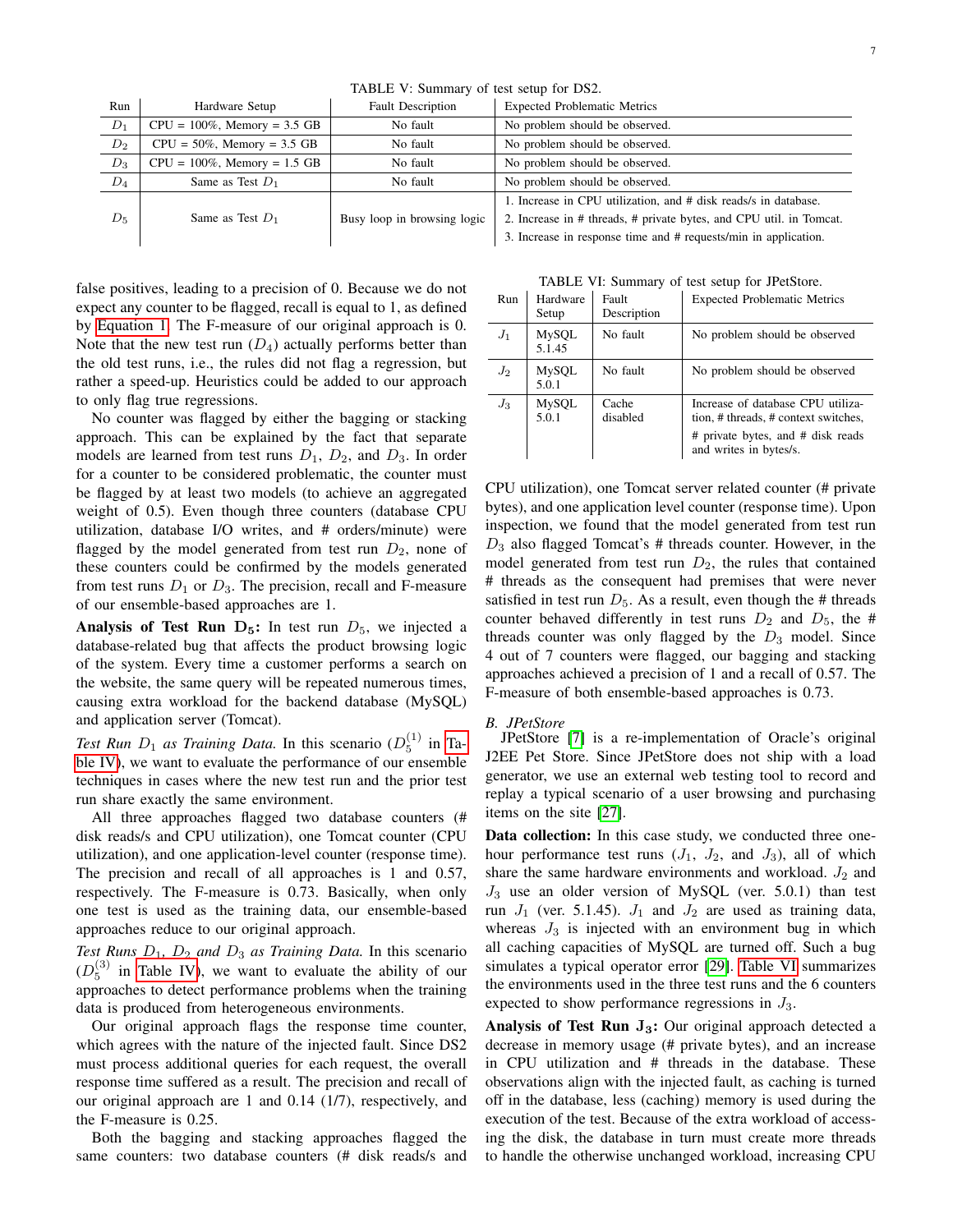<span id="page-7-0"></span>TABLE VII: Summary of test setup for the enterprise system.  $Run \mid$  Performance Analyst's Report  $\mid$  Our Findings

| $E_1$   | problem<br>No.<br>performance<br>found.                                      | Our approach identified abnormal<br>behaviours in system arrival rate<br>and throughput counters. |
|---------|------------------------------------------------------------------------------|---------------------------------------------------------------------------------------------------|
|         | Arrival rates from two load<br>generators differ significantly.              | Our approach flagged the same<br>counters as the performance an-<br>alyst.                        |
| $E_2$   | Abnormally<br>high Database<br>transaction rate<br>High spikes in job queue. |                                                                                                   |
| $E_{3}$ | Slight elevation of # database<br>transactions/s.                            | No counter flagged.                                                                               |

utilization in the process. Our original approach has a precision of 1 and recall of 0.5 (3/6). The F-measure of our original approach is 0.66.

Our ensemble approaches flagged the following three counters: # private bytes, # IO reads/s, and # threads in the database. Hence, our ensemble approaches achieve the same performance as our original approach.

# *C. A Large Enterprise System*

Our third case study is conducted on a large scale distributed enterprise system from our industrial partner. This system is designed to support millions of concurrent requests across several hundreds of machines. For each build of the software, a series of performance regression tests are done to uncover performance regressions.

Data collection: In this case study, we selected thirteen comprehensive (i.e., executing the core functionalities) 8 hour performance regression test runs from the organization's performance regression test repository. Most of these tests were run in labs with varying hardware specifications, and were conducted for a maintenance release of the system. For each run, over 2,000 counters were collected.

Out of the pool of 13 test runs, 10 test runs historically had received a pass status from the performance analysts (independent of our case study). We use those runs to derive association rule models. We evaluated the performance of the 3 newest test runs  $(E_1, E_2 \text{ and } E_3)$  in the pool and compared our findings with the performance analysts' assessment at the time [\(Table VII\)](#page-7-0).

Analysis of Test Run  $E_1$ : By analyzing the counters flagged by the union of the three approaches for test run  $E_1$ , we found that 13 counters (out of 2,000!) show true performance regressions. These 13 counters will be used to calculate the relative recall of our approaches for  $E_1$ .

Our original approach flagged 6 counters, including 2 throughput counters, 2 arrival rate counters, the # private bytes counter of the server process and the # database transactions/s counter. The rules that flagged the counters imply that all throughput and arrival rate counters should be the same under normal circumstances. However, upon investigation, we found that for  $E_1$  half of the arrival rates and throughput counters are high while the other half is low, suggesting that the performance regression might be due to a mismatch in the load created by the load generators of Test  $E_1$ . Our original approach achieves a precision of 1, a recall of 0.46 (6/13) and an F-measure of 0.63.

Our bagging approach flagged 18 counters. The counters flagged included the 4 throughput and arrival rate counters that were flagged by our original approach. Most of the flagged counters are side-effects of the mismatch of the arrival rate counters. For example, the CPU utilization of the system decreased because fewer requests were made due to a drop in one of the arrival rate counters. We verified our findings with a performance analyst, and found that 5 flagged counters were false positives, bringing the precision and relative recall of our bagging approach to 0.72 (13/18) and 1, respectively. The F-measure of our bagging technique is 0.84.

Our stacking approach flagged 13 counters, including the ones flagged by our original approach. Out of the 13 counters flagged, the performance analyst and we identified 2 false positives, bringing both the precision and relative recall of our stacking approach to 0.85 (11 out 13). The F-measure of our stacking approach is 0.92.

Analysis of Test Run  $E_2$ : Our three approaches detected 15 unique counters with performance regressions in test run  $E_2$ . These 15 counters will be used to evaluate the relative recall of each of our approaches.

Our original approach flagged 7 counters in total, 1 of which was a false positive. The correct performance regressions flagged included 2 arrival rate and 2 job queue counters, and the # private bytes and # virtual bytes counters of the application process. The resulting precision, recall and Fmeasure are 0.86, 0.4, and 0.55, respectively.

Our bagging approach flagged 20 counters, 5 of which were false positives. The remaining 15 counters included the 7 counters that were flagged by our original approach. The additional counters reported by our bagging approach were mainly the side-effects of the regression detected in the arrival rate counters. For example, as one of the load generators pushed a higher than the expected load, the extra requests caused the system to read from the disk more often, leading to an increase in the # disk reads/s. The results of these extra requests were written to the disk, causing an increase in the # disk writes/s. Although these side-effects are the result of the higher testing load, they can help analysts investigate the ripple effect of the fault. Hence, side-effects should be considered as true positives. The precision and relative recall of our bagging approach are 0.75 (15/20) and 1, respectively. The F-measure of our original approach is 0.86.

Our stacking approach flagged 14 counters, 1 of which was a false positive. All counters flagged by our original approach were also flagged by our stacking approach. The precision and relative recall of our stacking approach are 0.93 (13/14) and 0.87 (13/15). The F-measure for our stacking approach is 0.90.

Analysis of Test Run  $E_3$ : There are no true positives that were detected by any of our three approaches.

Our original approach did not flag any rule violation for this test run. Upon inspection of the historical values for the counters reported by the performance analyst, we noticed that the increase of # database transactions/s observed in test run  $E_3$  actually fell within the counter's historical value range. Upon discussing with the Performance Engineering team, we concluded that the increase did not represent a performance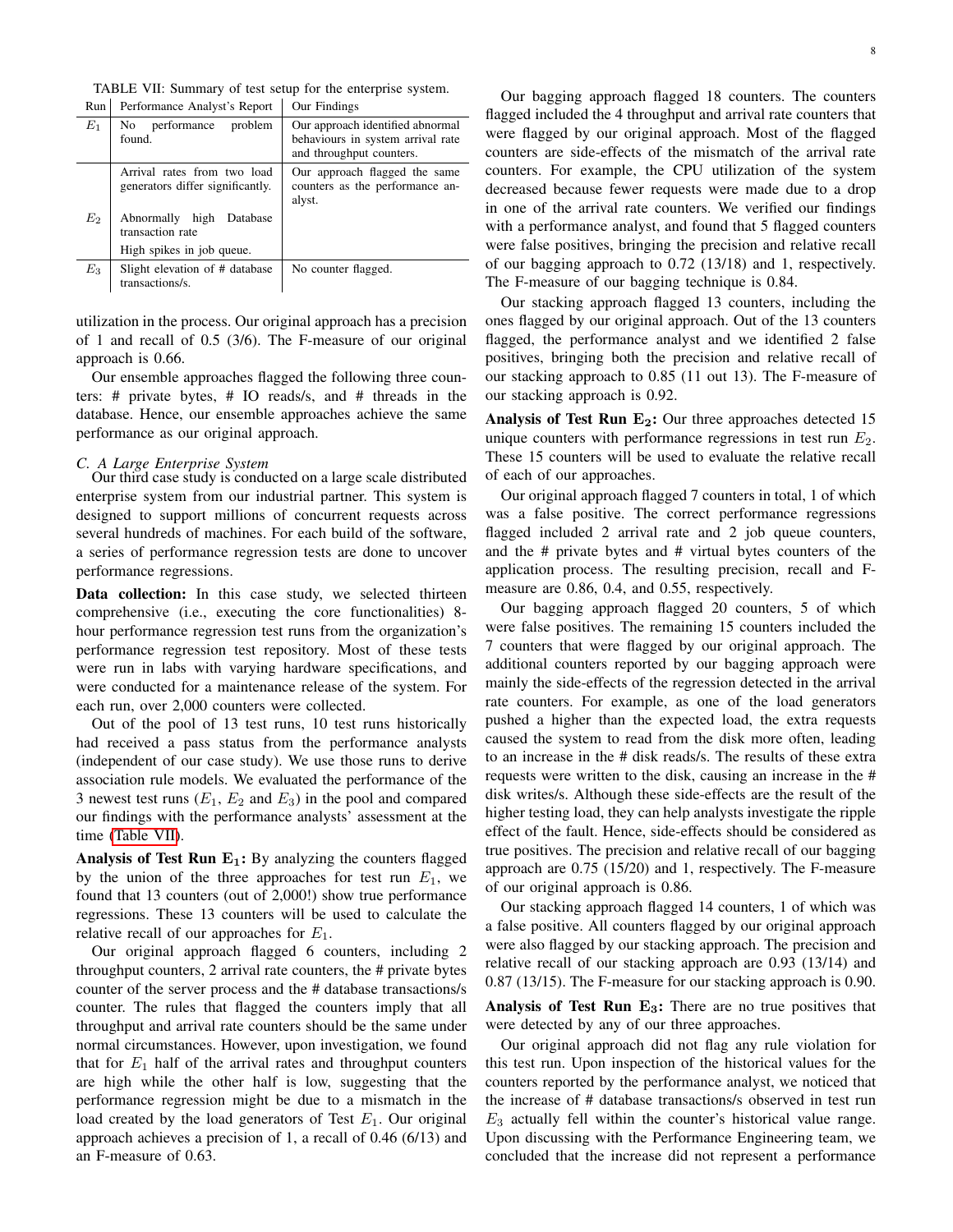problem, contradictory to the results of the team's earlier (manual) analysis. In this test run, our original approach of using a historical dataset of prior tests is resistant to fluctuations of counter values. Since no counter was flagged, the precision, relative recall and the F-measure of our original approach are 1.

Our bagging approach flagged 8 counters, all of which were false positives. Two counters flagged by our bagging approach indicated that one of the load generators output service requests at a higher rate (11%) than the other one. The extra service requests led to a slight increase in the # disk reads/s counter. Upon investigation, we do not believe that these two counters represent significant performance regressions. Hence, these counters are considered as false positives, leading to a precision and relative recall of our bagging approach of 0 and 1. The F-measure of our bagging approach is 0.

Since our stacking approach did not flag any counter, the precision and the relative recall of our stacking approach are 1. The F-measure of our stacking approach is 1.

## V. DISCUSSION AND LIMITATIONS

As can be seen in [Table IV,](#page-5-0) our stacking approach improves over the performance of our original approach and performs slightly better than our bagging approach. The precision of the three approaches is similar (the averages are a bit skewed because of the zero outliers of our original approach and bagging). Recall-wise, bagging performs the best, since it aggregates the results of individual models by voting, without incorporating the environment information of performance test runs. This recall goes at the expense of a slightly lower precision. Stacking has the same recall values, except for test runs  $E_1$  and  $E_2$ . Our original approach behaves sub-par in significantly heterogeneous environments, i.e., runs  $D_5^{(3)}$ ,  $E_1$ and  $E_2$ . Overall, the combination of high precision and recall makes stacking the best approach (highest F-values), followed by bagging, then by our original approach.

Feedback from Practitioners. Over the past 4 years, the presented approach has been used on a daily basis for the performance analysis of a very large scale enterprise system. Analysts (other than the authors) liked that the ensemble approaches could detect problems that are often missed by manual analysis (e.g.,  $E_1$  and  $E_3$ ). A key benefit of our approach was its support for investigation of the observed regressions by providing information about correlating counters and by marking periods where the regression occurred (see [Figure 3\)](#page-4-1). Using the marked time periods and the metrics, an analyst can refer to the logs in these time periods and work with developers to investigate the noted regressions.

The analysts also liked the upkeep cost of the approach. When a new test lab is configured, the similarity between the different environments is measured once using our simple similarity metric. From there on, no additional intervention is needed. Interestingly, the practitioners found that the approach works even better for tests deployed on virtual machines and cloud systems, since (1) those environments suffer even more from heterogeneity (since it is very easy to switch environments), while (2) the similarity in test environment can be automatically calculated based on the configuration files describing the virtual machines [\[1\]](#page-9-36).

Furthermore, for the past 4 years, no changes have been needed to any of the used thresholds, even though the approach has been used across several major versions. That said, others interested in adopting this approach in practice might consider investigating the thresholds used by us. While we did use the default thresholds for the association rule mining tool since they were quite successful for industrial adoption (and in the two open source case studies), better tuned (i.e., non-default) thresholds are likely to improve the results, potentially at the expense of making the approach too specialized for the particular system. However, our industrial partners noted that *psychologically* thresholds lower than 50% are much harder to sell, e.g., "this passes even though we saw it in just 20% of the runs". This is important, since an analyst needs to get manager and developer buy-in for the results.

Finally, the analysts felt that some type of human intervention will always be needed. In particular, as a system evolves its performance signature might change considerably and hence the analysts should be given the option to remove old tests from the repository. While an ensemble of models can reduce the impact of outdated performance behaviours by spreading the weights across models, the performance of our approach will suffer if we allow the size of the ensemble to grow unbounded. We have developed a sliding window approach that discards tests when they no longer reflect the current system performance. An analyst can also manually remove old tests, if he felt that a test is not representative.

Limitations. We evaluated our work on three systems. These numbers seem low and ideally we would like to perform much larger experiments, yet there are a number of factors to take into account. First, realistic performance tests are complex to design and execute, as they require large and distributed labs with multiple machines, each hosting a different component, and must be run for extended periods of time. For that reason, we analyzed not only open source systems, but also an existing industrial large-scale system. Second, it is hard to get access to performance counter data for large software systems. In that sense, our data is rather unique. Third, we had to compare and discuss the enterprise results with the performance engineering team, as well as explore trends and patterns in the 2,000 collected counters. Fourth, seeding realistic bugs in the open source systems is time-consuming since we chose to implement both programmatic and configuration faults to simulate common mistakes observed in industry [\[21\]](#page-9-19), [\[24\]](#page-9-31).

We have made available a replication package to allow other researchers to build and expand on our work [\[32\]](#page-9-8). For example, given the many choices for thresholds and algorithms (e.g., similarity of environments or weight of a model), more research is needed to explore the configuration state space. Furthermore, if the behaviour of a new test is radically different from prior test runs, our ensemble approaches will not be accurate. Hence, in the future, other ways to automatically pick the most suitable ensemble of test models from a test repository should be investigated.